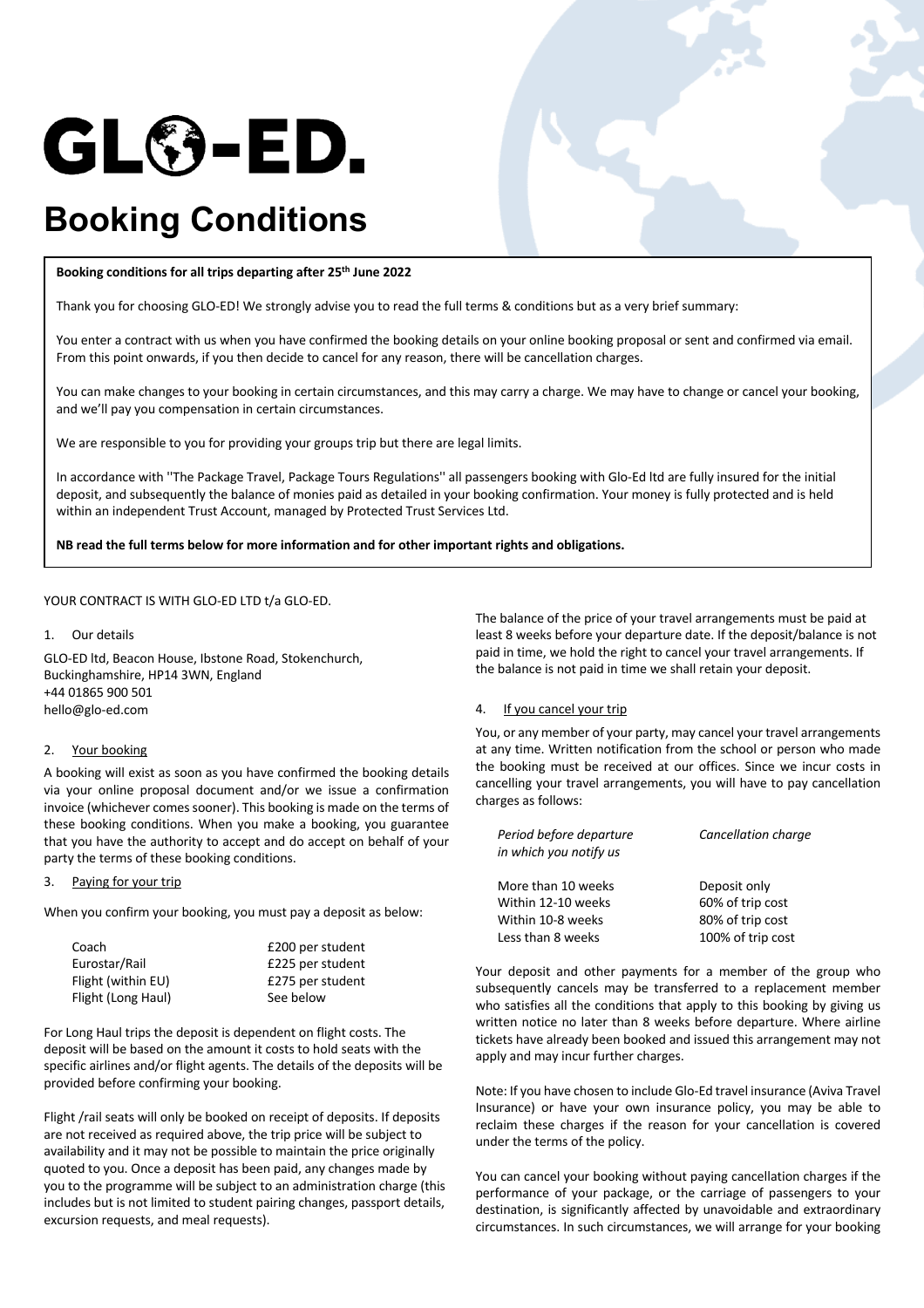to be terminated and for you to receive a full refund. We will observe advice provided by the UK Foreign & Commonwealth Office.

*Unavoidable and extraordinary circumstances means a situation beyond our control, the consequences of which could not have been avoided even if all reasonable measures had been taken.*

#### 5. If You Change Your Booking

If, after our confirmation invoice has been issued, you wish to change your travel arrangements in any way, for example your chosen departure date or accommodation, we will do our utmost to make these changes, but it may not always be possible. Any request for changes to be made must be in writing from the school or person who made the booking. You will be asked to pay an administration charge of £50 for each amendment, and any further cost we incur in making this alteration. You should be aware that these costs could increase the closer to the departure date that changes are made and you should contact us as soon as possible. Note: Certain travel arrangements (e.g. Apex Tickets) may not be changeable after a reservation has been made and any alteration request could incur a cancellation charge of up to 100% of that part of the arrangements.

#### 6. If we cancel your booking

As we plan your trip arrangements many months in advance, we may occasionally have to make changes or cancel your booking and we reserve the right to do so at any time. We will not cancel your travel arrangements less than 30 days before your departure date, except for unavoidable and extraordinary circumstances, failure by you to pay the final balance, or because the minimum number required for the package to go ahead hasn't been reached1.

#### *The minimum number required will be provided to you with you online booking proposal1.*

If your trip is cancelled, you can either have a refund of all monies paid or accept an alternative trip of comparable standard from us if we offer one (we will refund any price difference if the alternative is of a lower value).

In the event a refund is paid to you, we will:

- 1. provide a full refund of your travel insurance premiums if you paid them to us and can show that you are unable to transfer or reuse your policy.
- 2. pay compensation as detailed below except where the cancellation is due to unavoidable and extraordinary circumstances (see definition above).

Period before departure in More than 14 days E5.00 per person 14 days or less <br>
E10.00 per person

which we notify you and amount you will receive from us

This does not exclude you from claiming more if entitled to do so.

#### 7. If we change your booking

#### (a) Changes to the price

We can change your trip price after you've booked, only in certain circumstances:

Changes in the price of the carriage of passengers resulting from changes to the cost of fuel or other power sources, the level of taxes or fees imposed by third parties including tourist taxes, landing taxes or embarkation or disembarkation fees at ports and airports, or exchange rates mean that the price of your travel arrangements may change after you have booked. However, there will be no change within 20 days of your departure.

We will absorb and you will not be charged for any increase equivalent to 2% of the price of your travel arrangements, which excludes insurance premiums and any amendment charges. You will be charged for the amount over and above that. If this results in an increase equivalent to more than 8% of the price of your travel arrangements, you will have the option of accepting a change to another trip if we are able to offer one (we will refund any price difference if the alternative is of a lower value), or cancelling and receiving a full refund of all monies paid, except for any amendment charges.

Should you decide to cancel: 1) you must do so within 14 days from the date on your final invoice 2) We will provide a refund of insurance premiums paid to us if you can show that you are unable to transfer or reuse your policy.

#### (b) Changes other than the price

It is a term of your booking that we are able to make changes to any aspect of your booking. If the change is insignificant, we will ensure that you are notified about it. Examples of insignificant changes include alteration of your outward/return flights by less than 12 hours, changes to aircraft type, change of accommodation to another of the same or higher standard, changes of carriers.

If we are constrained by circumstances beyond our control to alter significantly any of the main characteristics of the travel services that make up your package you will have the rights set out below.

- We will contact you as soon as reasonably possible and you will have the choice of accepting the change or having a refund of all monies paid. You can also accept an alternative trip, where we offer one (we will refund any price difference if the alternative is of a lower value). We will tell you the procedure for making your choice. Please read any notification of changes carefully and respond promptly as if you do not respond to us within the timescale given your booking may be cancelled.
- If you choose to accept a refund:
	- 1. we will provide a full refund of your travel insurance premiums if you paid them to us and can show that you are unable to transfer or reuse your policy.
	- 2. we will pay compensation as detailed below except where the significant change is due to unavoidable and extraordinary circumstances.

The compensation does not exclude you from claiming more if entitled to do so.

Period before departure in which we notify you and amount you will receive from us More than 14 days E5.00 per person 14 days or less extended to the fact of the fact of the fact of the fact of the fact of the fact of the fact o

Host families - Because of the complex arrangements relating to this type of educational tour and the large number of host families used, some changes are possible but generally are minor and not subject to compensation according to the above scale.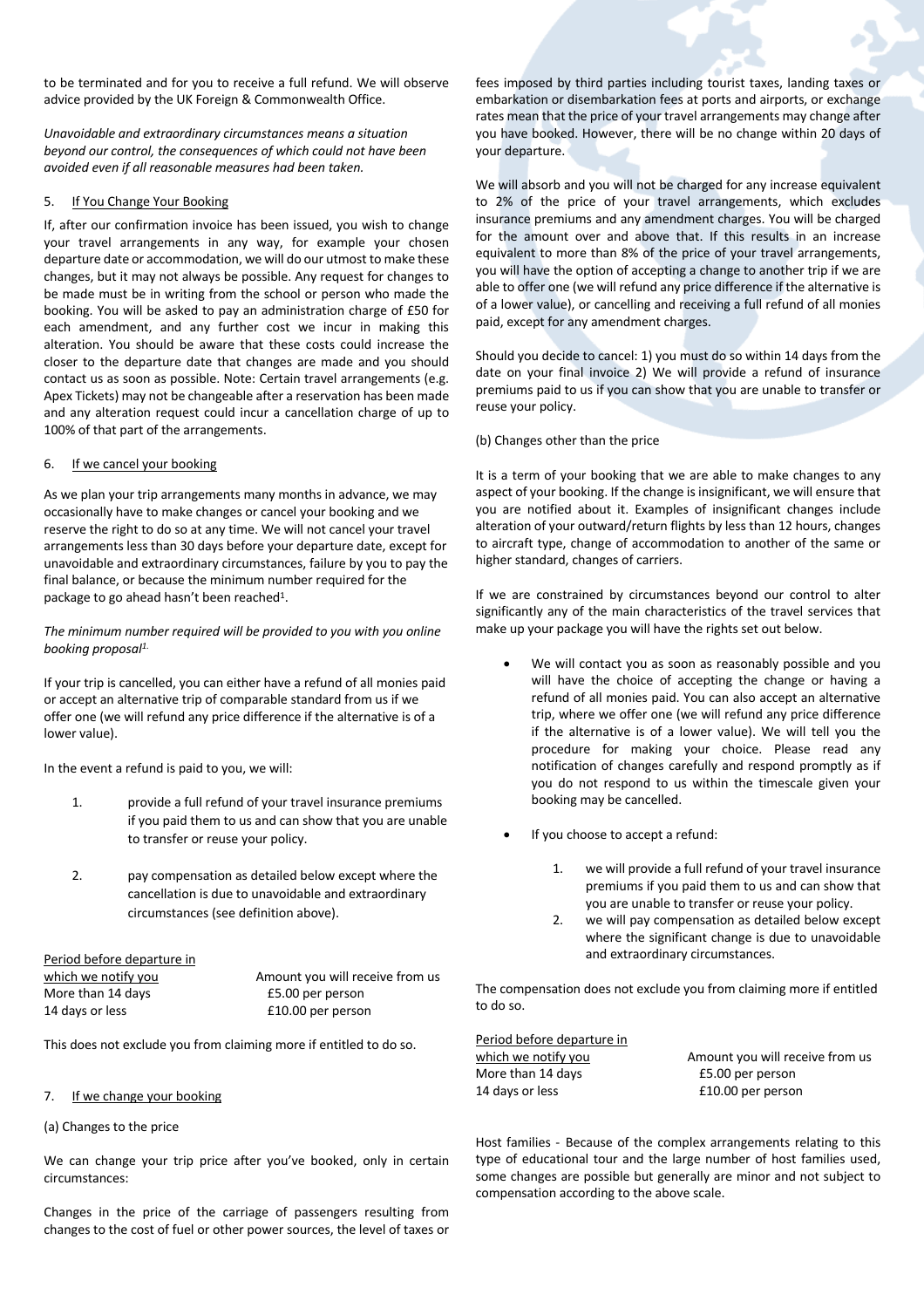#### 8. Our Liability to You

You must inform us without undue delay of any failure to perform or improper performance of the travel services included in this package. If any of the travel services included in your package are not performed in accordance with the contract, or are improperly performed, by us or the travel service suppliers, and this has affected the enjoyment of your travel arrangements, you may be entitled to an appropriate price reduction or compensation or both. We will not be liable where any failure to perform or improper performance of the travel services is due to: you or another member of your party; or a third party unconnected with the provision of the travel services in the package and is unforeseeable or unavoidable; or unavoidable and extraordinary circumstances, which means a situation beyond our control, the consequences of which could not have been avoided even if all reasonable measures had been taken.

Our liability, except in cases involving death, injury or illness, shall be limited to a maximum of three times the cost of your travel arrangements. Our liability will also be limited in accordance with and/or in an identical manner to

a) The contractual terms of the companies that provide the travel services that make up your package. These terms are incorporated into this booking; and

b) Any relevant international convention, for example the Montreal Convention in respect of travel by air, the Athens Convention in respect of travel by sea, the Berne Convention in respect of travel by rail and the Paris Convention in respect of the provision of accommodation, which limit the amount of and conditions under which compensation can be claimed for death, injury, delay to passengers and loss, damage and delay to luggage. We are to be regarded as having all benefit of any limitation of the extent of or the conditions under which compensation is to be paid under these or any conventions.

You can ask for copies of the travel service contractual terms, or the international conventions by emailing hello@glo-ed.com. Under EU law (Regulation 261/2004) you have rights in some circumstances to refunds and/or compensation from your airline in cases of denied boarding, cancellation or delay to flights. Full details will be publicised at EU airports and available from airlines. However, reimbursement in such cases will not automatically entitle you to a refund of your trip cost from us. Your right to a refund and/or compensation from us is set out in these booking conditions. If any payments to you are due from us, any payment made to you by the airline or any other service provider will be deducted.

If it is impossible to ensure your return as scheduled due to unavoidable and extraordinary circumstances, we will bear the cost of necessary accommodation, if possible of equivalent category, for a maximum of three nights. The limit doesn't apply to persons with reduced mobility and any person accompanying them, pregnant women and unaccompanied minors, or persons in need of specific medical assistance, provided that you notified us of these needs at least 48 hours before the start of your trip.

NB this entire clause 8 does not apply to any separate contracts that you may enter into for excursions or activities whilst on the trip.

#### 9. Financial Protection

1.Global Educational Travel Ltd is a company committed to customer satisfaction and consumer financial protection. We are therefore pleased to announce that, at no extra cost to you, and in accordance with ''The Package Travel, Package Tours Regulations'' all passengers booking with Global Educational Travel Ltd are fully insured for the initial deposit, and subsequently the balance of monies paid as detailed in your booking confirmation form. Your money is fully protected and is held within an independent Trust Account, managed by Protected Trust Services Ltd of 307-315 Holdenhurst Rd, Boscombe, Bournemouth BH8 8BX and its Trustees, chartered accountants - Elman Wall Ltd of 8th Floor, Becket House, 36 Old Jewry, London EC2R 8DD.

#### Optional insurance

As an Appointed Representative of Aviva Travel Insurance Services, Glo-Ed are able to offer optional travel insurance especially tailored for our tours. If you would like to include this insurance for your trip, or require further information, please contact you Glo-Ed travel specialist.

#### 10. Complaints

If you have a complaint about any of the services included in your trip, please inform the relevant supplier (e.g. Local Organiser, hotel Manager) and our resort representative immediately who will endeavour to put things right. This information can be found under 'contacts' on the final travel details document. If your complaint is not resolved locally, please contact the Glo-Ed office (+44 01865 900 501) or the 24 hour emergency number +44 (0) 7718 651221.

If the complaint is still unresolved, please follow this up within 28 days of your return home by writing to Glo-Ed, 13 Upper High Street, Thame, England, OX9 3ER, giving your booking reference and all other relevant information. Please keep your letter concise and to the point. It is strongly recommended that you communicate any complaint to the supplier of the services during your stay as well as to our representative without delay. If you fail to follow this simple procedure we will have been deprived of the opportunity to investigate and rectify your complaint whilst you were in resort and this may affect your rights under this contract.

#### 11. Additional assistance

If you're in difficulty whilst on the trip and ask us to help we will provide appropriate assistance, in particular by providing information on health services, local authorities and consular assistance; and helping you to find alternative arrangements and any necessary phone calls/emails. You must pay any costs we incur, if the difficulty is your fault.

#### 12. Passport, Visa and Immigration Requirements

Your specific passport and visa requirements, and other immigration requirements are your responsibility and you should confirm these with the relevant Embassies and/or Consulates. We do not accept any responsibility if you cannot travel because you have not complied with any passport, visa or immigration requirements.

For general visa, passport & health information, please visit https://www.gov.uk/foreign-travel-advice or https://www.thevisamachine.com/

#### 13. Covid testing

Specific covid testing requirements vary on destination. Documentation may differ on your outbound and inbound journey. Documentation and testing requirements are your responsibility. Any expense for testing must be covered by the group. Glo-Ed can provide guidance on covid testing requirements, but do not accept any responsibility if incorrect testing arrangements have been made by the group.

For updated entry and testing requirements, please visit:

- https://www.gov.uk/foreign-travel-advice
- https://apply.joinsherpa.com/travelrestrictions?affiliateId=sherpa&language=en-US

#### 14. Excursions

Excursions or other tours that you may choose to book or pay for whilst you are on trip are not part of your package provided by us. For any excursion or other tour that you book, your contract will be with the operator of the excursion or tour and not with us. We are not responsible for the provision of the excursion or tour or for anything that happens during the course of its provision by the operator.